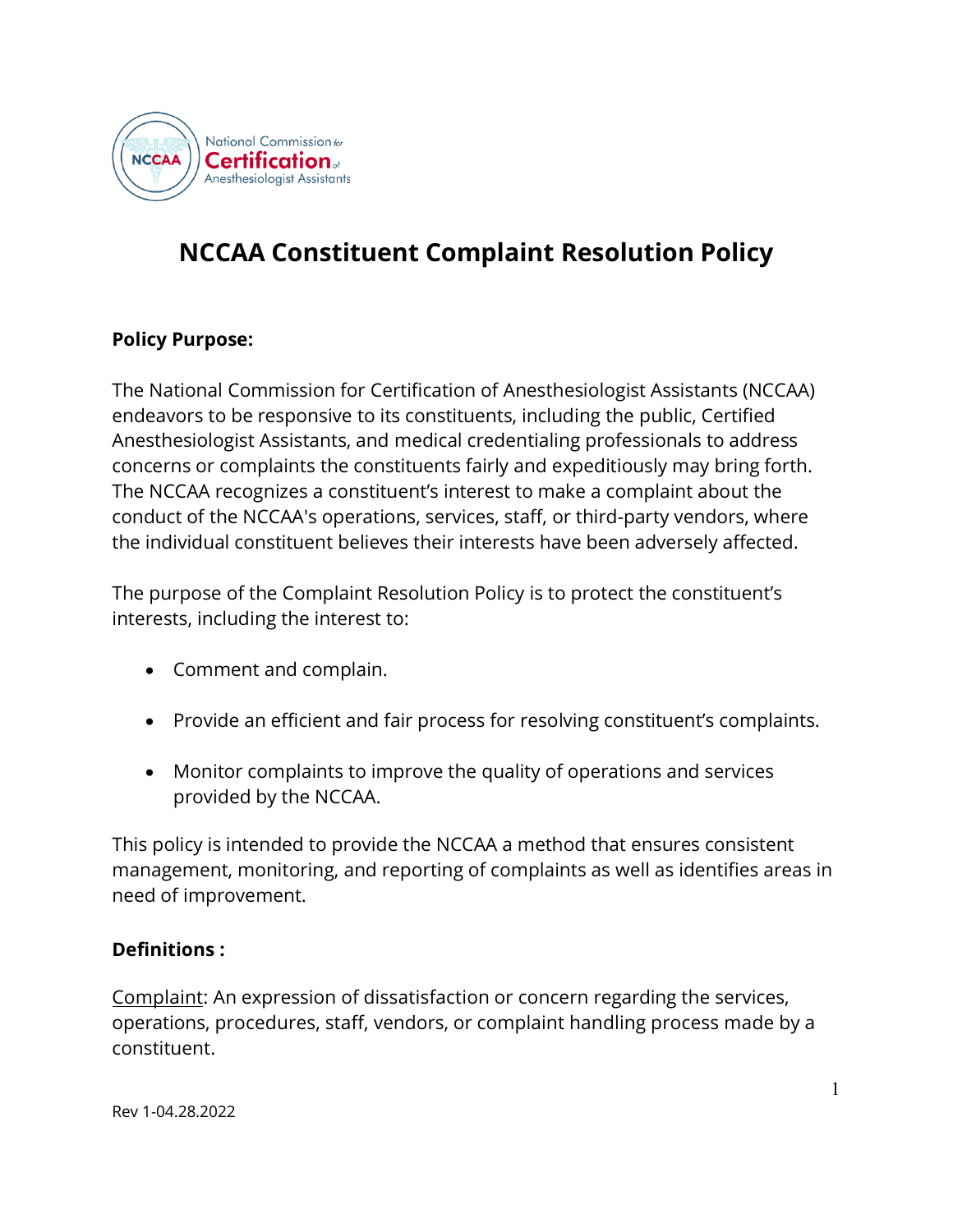Complainant: The person making the complaint.

Constituent: The person interacting with the NCCAA.

Complaint Register: Electronic or paper records of incoming complaints, including information on the complainant and resolution of complaint.

# **Complaint Process:**

The complaint should be made in writing, including and preferably by means of electronic communication such as email. Constituents should initially direct their concerns to the NCCAA at: contact@nccaa.org.

If by USPS, correspondence should be addressed as follows:

NCCAA 8459 US 42, #160 Florence, KY 41042

# **Response to Complaints:**

A constituent complaint file will be opened for each complaint. Complaints will be logged into the NCCAA's complaint register. The Director of Operations will attempt to resolve the complaint during the first contact, when possible, and will respond to the constituent's concerns within three (3) business days of the initial complaint. At the time of the first contact, the Director of Operations will inform the constituent if more time will be needed to research the complaint.

# **Unresolved Complaints:**

If the complaint is still unresolved after communication with the Director of Operations, or if the initial complaint is not addressed in a timely manner, the complainant may contact the NCCAA Chief Executive Officer (CEO). The CEO will then contact the constituent and endeavor to resolve the complaint within three (3) business days after being contacted, provided timely constituent participation in providing any additional information needed to reach a resolution.